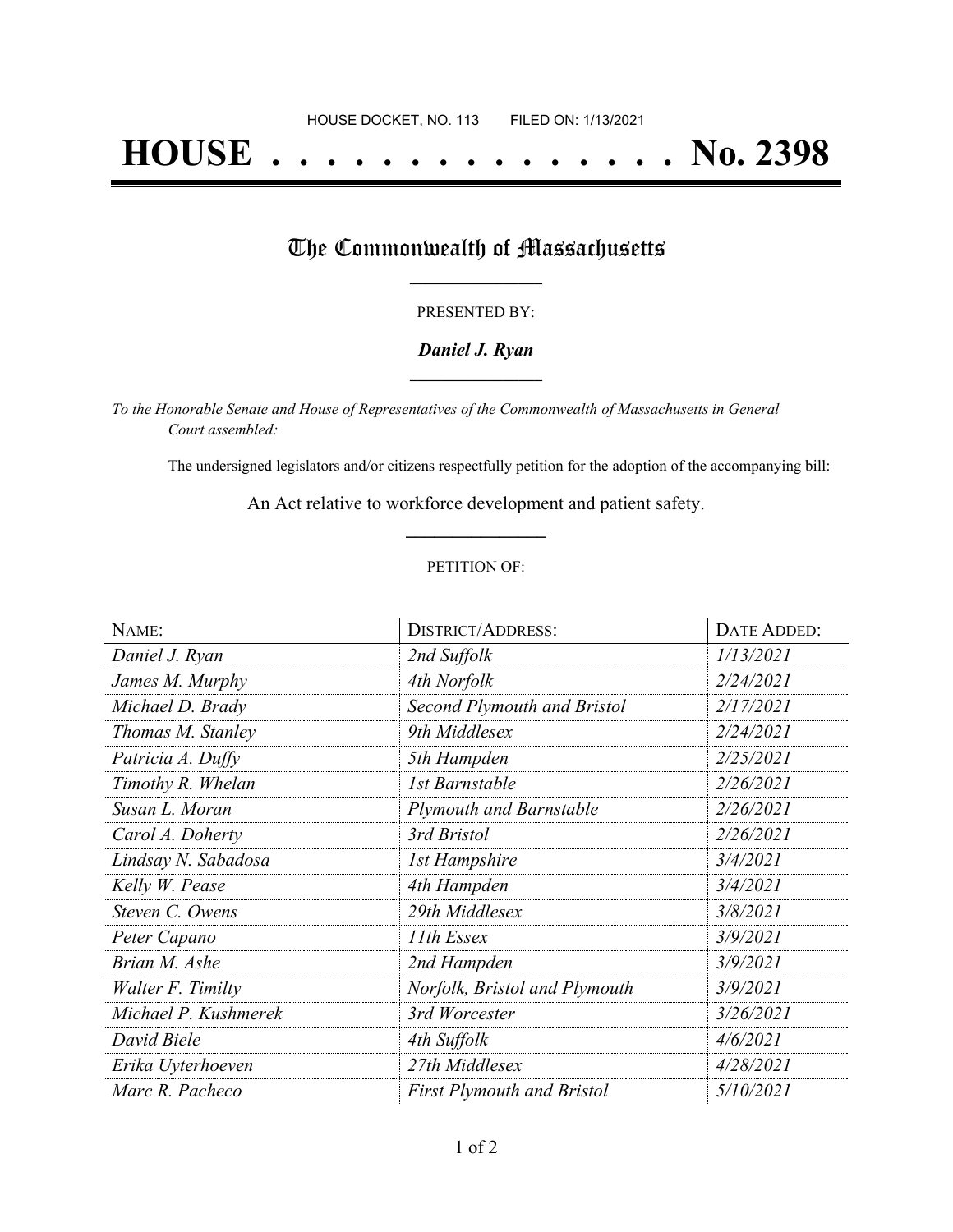*Natalie M. Higgins 4th Worcester 7/27/2021*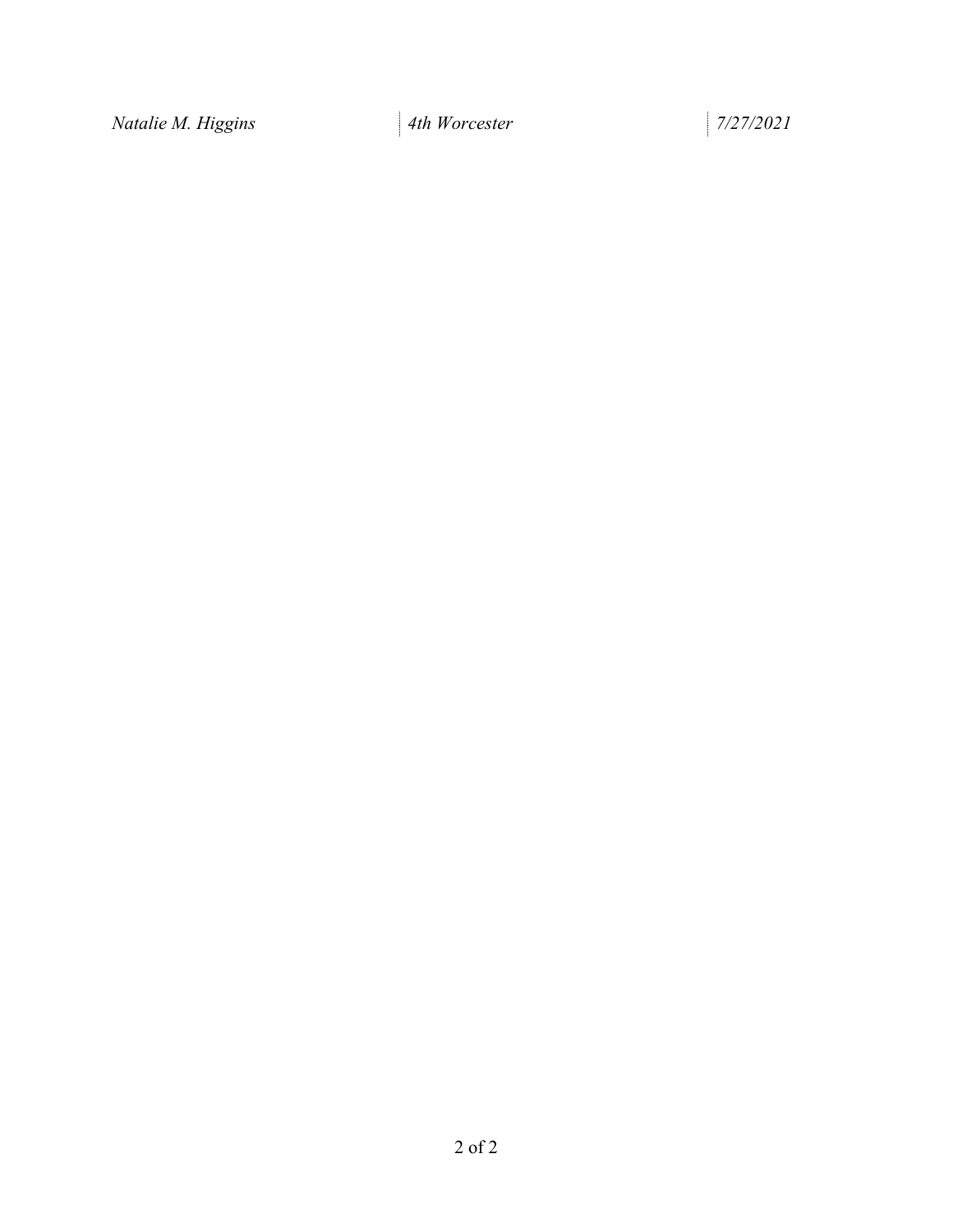## **HOUSE . . . . . . . . . . . . . . . No. 2398**

By Mr. Ryan of Boston, a petition (accompanied by bill, House, No. 2398) of Daniel J. Ryan and others relative to workforce development and patient safety. Public Health.

#### [SIMILAR MATTER FILED IN PREVIOUS SESSION SEE HOUSE, NO. *2004* OF 2019-2020.]

### The Commonwealth of Massachusetts

**In the One Hundred and Ninety-Second General Court (2021-2022) \_\_\_\_\_\_\_\_\_\_\_\_\_\_\_**

**\_\_\_\_\_\_\_\_\_\_\_\_\_\_\_**

An Act relative to workforce development and patient safety.

Be it enacted by the Senate and House of Representatives in General Court assembled, and by the authority *of the same, as follows:*

 SECTION 1 : To ensure a stable, diverse workforce of nurses for citizens of the Commonwealth wherever they may be receiving health services, ensure safe patient care, and avoid complications and preventable hospital readmissions, the department shall commission, in 4 consultation with the health policy commission, at least three independent studies designed to determine: (1) the makeup of the current licensed nursing workforce, including, but not limited to: its diversity, skill mix, specialization, classification, work hours, education and student debt burden; (2) estimated licensed nurses required to meet the health care needs for the citizens of the commonwealth from now through the year 2050, with attention to graduation rates, nurse recruitment and retention, turnover, attrition by leaving the profession and attrition by retirement; (3) workplace injuries and quality of work life; (4) data on the current direct care staffing plan for all units for all shifts in each acute care hospital and the actual staffing of all units for all